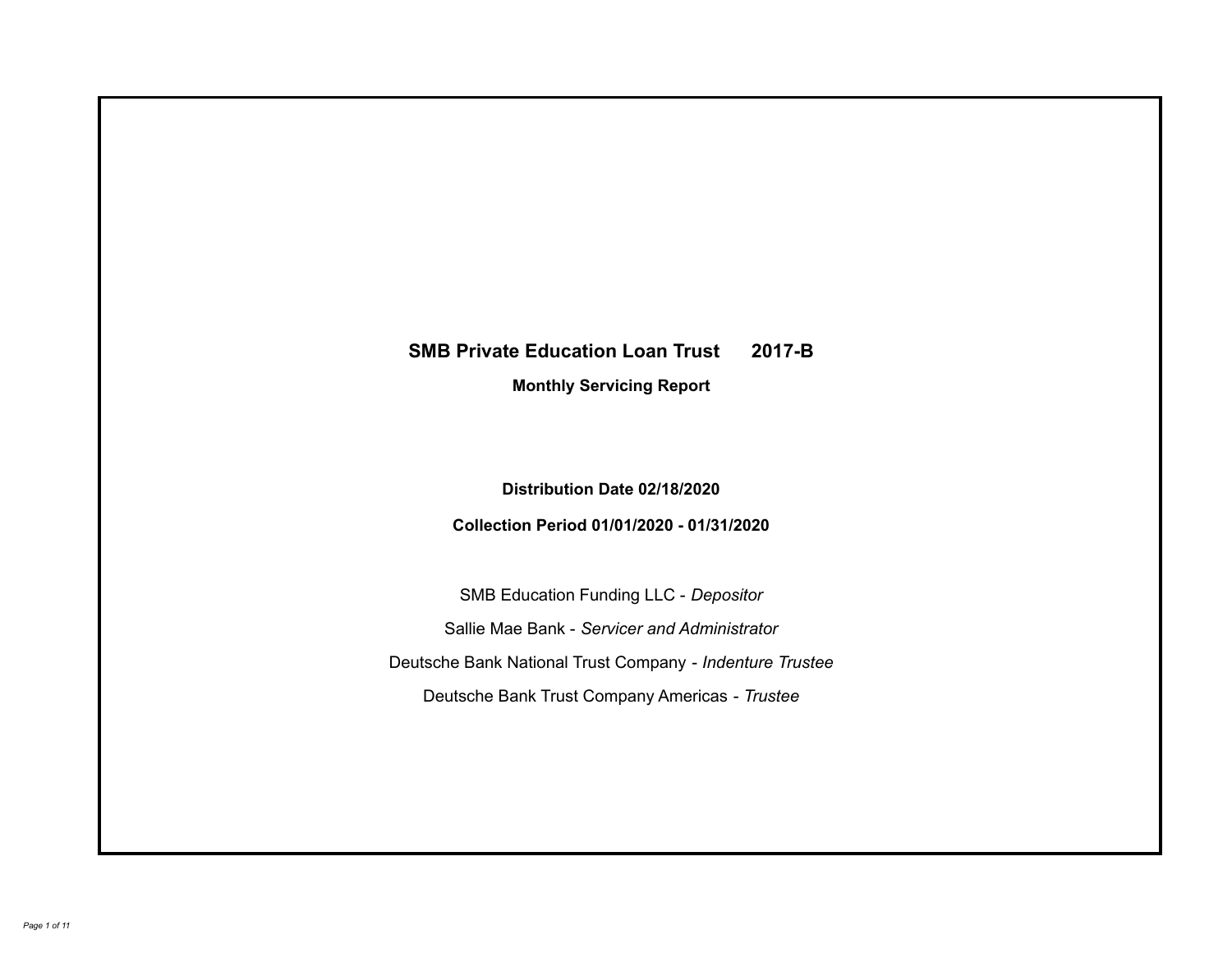| А           | <b>Student Loan Portfolio Characteristics</b>                  | <b>Settlement Date</b><br>11/08/2017 | 12/31/2019            | 01/31/2020            |
|-------------|----------------------------------------------------------------|--------------------------------------|-----------------------|-----------------------|
|             | <b>Principal Balance</b>                                       | \$701,477,893.40                     | \$518,998,117.39      | \$509,017,786.30      |
|             | Interest to be Capitalized Balance                             | 46,726,543.99                        | 28,769,451.93         | 28,937,215.69         |
|             | Pool Balance                                                   | \$748,204,437.39                     | \$547,767,569.32      | \$537,955,001.99      |
|             | Weighted Average Coupon (WAC)                                  |                                      |                       |                       |
|             | WAC1 (Contractual Interest Rate on the Loan)                   | 8.97%                                | 9.28%                 | 9.17%                 |
|             | WAC2 (Average of Applicable Interest Rate)                     | 8.94%                                | 9.22%                 | 9.11%                 |
|             | WAC3 (Average of Actual Interest Rate)                         | 8.86%                                | 9.14%                 | 9.03%                 |
|             | Weighted Average Remaining Term                                | 135.09                               | 128.25                | 128.17                |
|             | Number of Loans                                                | 66,252                               | 49,239                | 48,436                |
|             | Number of Borrowers                                            | 63,554                               | 47,374                | 46,610                |
|             | Pool Factor<br>Since Issued Total Constant Prepayment Rate (1) |                                      | 0.732109490<br>11.56% | 0.718994669<br>11.69% |
|             |                                                                |                                      |                       |                       |
| B           | <b>Debt Securities</b><br><b>Cusip/Isin</b>                    | 01/15/2020                           |                       | 02/18/2020            |
|             | A <sub>2</sub> A<br>83189DAB6                                  | \$228,872,331.54                     |                       | \$220,631,127.36      |
|             | A2B<br>83189DAC4                                               | \$112,728,163.28                     |                       | \$108,669,062.71      |
|             | B<br>83189DAD2                                                 | \$50,000,000.00                      |                       | \$50,000,000.00       |
|             |                                                                |                                      |                       |                       |
| $\mathsf C$ | <b>Certificates</b><br>Cusip/Isin                              | 01/15/2020                           |                       | 02/18/2020            |
|             | 83189D100<br>Residual                                          | \$100,000.00                         |                       | \$100,000.00          |
|             |                                                                |                                      |                       |                       |
| D           | <b>Account Balances</b>                                        | 01/15/2020                           |                       | 02/18/2020            |
|             | Reserve Account Balance                                        | \$1,891,480.00                       |                       | \$1,891,480.00        |
|             |                                                                |                                      |                       |                       |
| E           | <b>Asset / Liability</b>                                       | 01/15/2020                           |                       | 02/18/2020            |
|             | Overcollateralization Percentage                               | 28.51%                               |                       | 29.49%                |
|             | Specified Overcollateralization Amount                         | \$164,330,270.80                     |                       | \$161,386,500.60      |
|             | Actual Overcollateralization Amount                            | \$156,167,074.50                     |                       | \$158,654,811.92      |

(1) For additional information, see 'Since Issued CPR Methodology' found on page 11 of this report.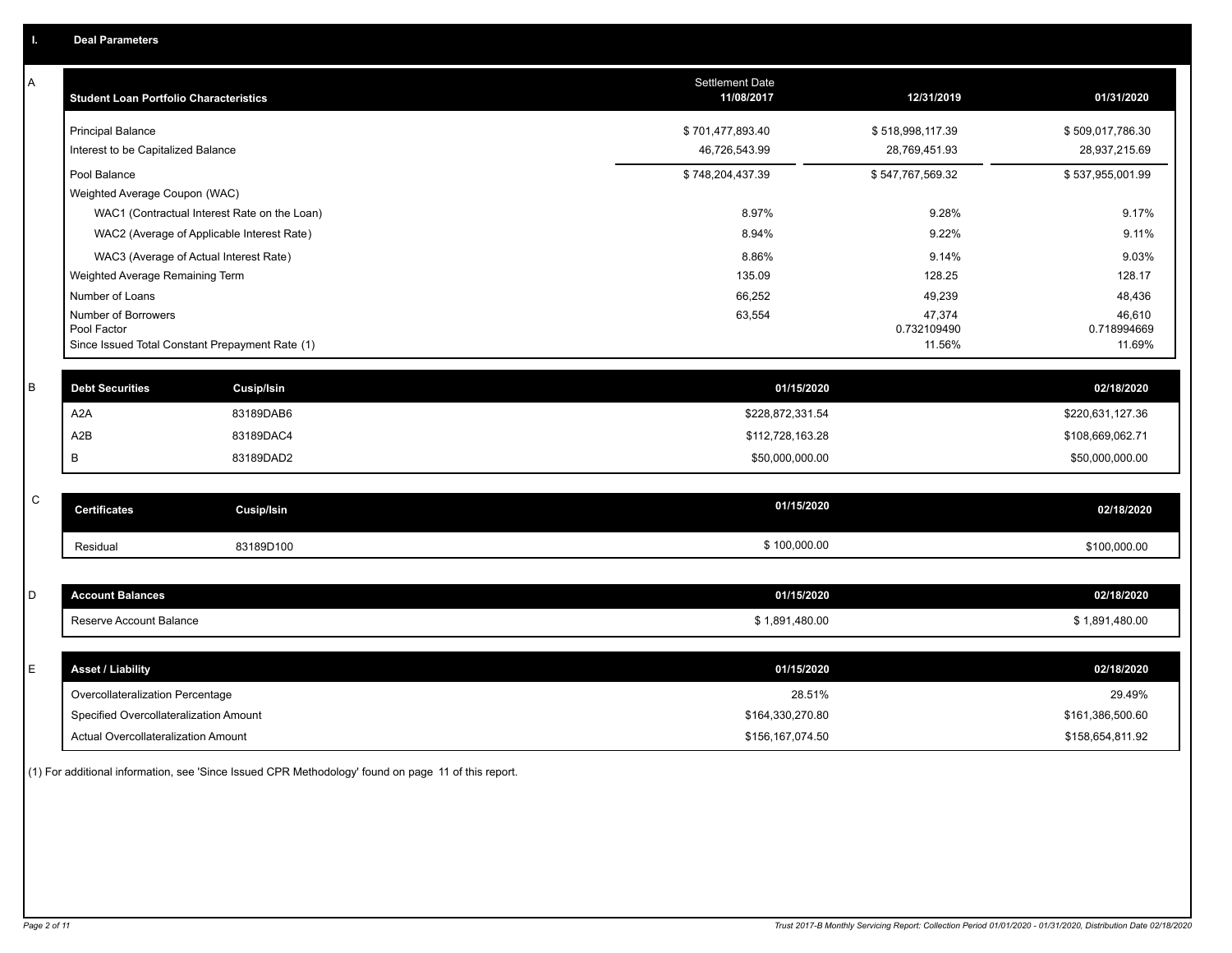# **II. 2017-B Trust Activity 01/01/2020 through 01/31/2020**

| Α | <b>Student Loan Principal Receipts</b>                           |                 |
|---|------------------------------------------------------------------|-----------------|
|   | <b>Borrower Principal</b>                                        | 10,426,433.43   |
|   | <b>Consolidation Activity Principal</b>                          | 0.00            |
|   | Seller Principal Reimbursement                                   | 2,066.89        |
|   | Servicer Principal Reimbursement                                 | 0.00            |
|   | Delinquent Principal Purchases by Servicer                       | 0.00            |
|   | <b>Other Principal Deposits</b>                                  | 127,094.17      |
|   | <b>Total Principal Receipts</b>                                  | \$10,555,594.49 |
| B | <b>Student Loan Interest Receipts</b>                            |                 |
|   | <b>Borrower Interest</b>                                         | 2,908,871.05    |
|   | <b>Consolidation Activity Interest</b>                           | 0.00            |
|   | Seller Interest Reimbursement                                    | 0.69            |
|   | Servicer Interest Reimbursement                                  | 0.00            |
|   | Delinquent Interest Purchases by Servicer                        | 0.00            |
|   | Other Interest Deposits                                          | 1,106.83        |
|   | <b>Total Interest Receipts</b>                                   | \$2,909,978.57  |
| С | <b>Recoveries on Realized Losses</b>                             | \$112,533.91    |
| D | <b>Investment Income</b>                                         | \$18,574.04     |
| Е | <b>Funds Borrowed from Next Collection Period</b>                | \$0.00          |
| F | <b>Funds Repaid from Prior Collection Period</b>                 | \$0.00          |
| G | Loan Sale or Purchase Proceeds                                   | \$0.00          |
| н | Initial Deposits to Distribution Account                         | \$0.00          |
|   | <b>Excess Transferred from Other Accounts</b>                    | \$0.00          |
| J | <b>Borrower Benefit Reimbursements</b>                           | \$0.00          |
| Κ | <b>Other Deposits</b>                                            | \$0.00          |
| L | <b>Other Fees Collected</b>                                      | \$0.00          |
| М | <b>AVAILABLE FUNDS</b>                                           | \$13,596,681.01 |
| N | Non-Cash Principal Activity During Collection Period             | \$575,263.40    |
| O | Aggregate Purchased Amounts by the Depositor, Servicer or Seller | \$128,201.00    |
| P | Aggregate Loan Substitutions                                     | \$0.00          |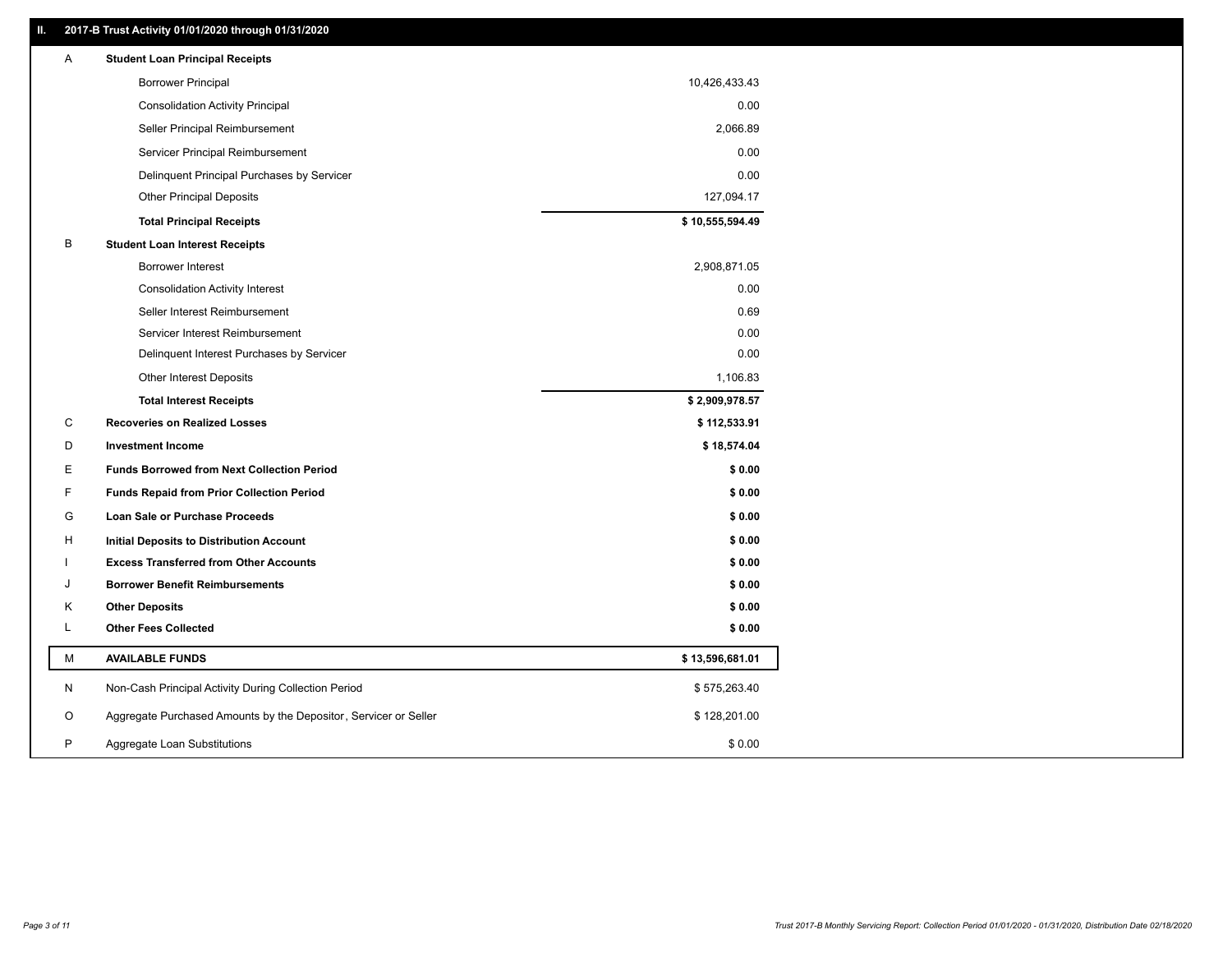|                   |                       |                          |            |                                                           | <b>Loans by Repayment Status</b> |                            |                   |         |                                                           |                |                            |
|-------------------|-----------------------|--------------------------|------------|-----------------------------------------------------------|----------------------------------|----------------------------|-------------------|---------|-----------------------------------------------------------|----------------|----------------------------|
|                   |                       |                          | 01/31/2020 |                                                           |                                  |                            | 12/31/2019        |         |                                                           |                |                            |
|                   |                       | <b>Wtd Avg</b><br>Coupon | # Loans    | Principal and<br><b>Interest Accrued</b><br>to Capitalize | % of Principal                   | % of Loans in<br>Repay (1) | Wtd Avg<br>Coupon | # Loans | Principal and<br><b>Interest Accrued</b><br>to Capitalize | % of Principal | % of Loans in<br>Repay (1) |
| INTERIM:          | IN SCHOOL             | 10.20%                   | 3,673      | \$51,924,306.12                                           | 9.652%                           | $-$ %                      | 10.27%            | 4,016   | \$55,626,314.97                                           | 10.155%        | $-$ %                      |
|                   | <b>GRACE</b>          | 9.91%                    | 1,157      | \$13,947,459.30                                           | 2.593%                           | $-$ %                      | 10.00%            | 919     | \$11,383,017.12                                           | 2.078%         | $-$ %                      |
|                   | <b>DEFERMENT</b>      | 9.85%                    | 2,654      | \$31,966,763.28                                           | 5.942%                           | $-$ %                      | 9.94%             | 2,672   | \$31,642,371.02                                           | 5.777%         | $-$ %                      |
| <b>REPAYMENT:</b> | <b>CURRENT</b>        | 8.75%                    | 38,116     | \$400,868,896.21                                          | 74.517%                          | 91.082%                    | 8.88%             | 38,802  | \$410,913,582.89                                          | 75.016%        | 91.494%                    |
|                   | 31-60 DAYS DELINQUENT | 9.74%                    | 688        | \$9,340,145.64                                            | 1.736%                           | 2.122%                     | 9.60%             | 732     | \$9,460,887.84                                            | 1.727%         | 2.107%                     |
|                   | 61-90 DAYS DELINQUENT | 8.77%                    | 299        | \$4,018,048.34                                            | 0.747%                           | 0.913%                     | 8.91%             | 330     | \$4,403,832.73                                            | 0.804%         | 0.981%                     |
|                   | > 90 DAYS DELINQUENT  | 9.77%                    | 159        | \$1,875,066.07                                            | 0.349%                           | 0.426%                     | 10.12%            | 142     | \$1,860,175.18                                            | 0.340%         | 0.414%                     |
|                   | FORBEARANCE           | 9.25%                    | 1,690      | \$24,014,317.03                                           | 4.464%                           | 5.456%                     | 9.27%             | 1,626   | \$22,477,387.57                                           | 4.103%         | 5.005%                     |
| <b>TOTAL</b>      |                       |                          | 48,436     | \$537,955,001.99                                          | 100.00%                          | 100.00%                    |                   | 49,239  | \$547,767,569.32                                          | 100.00%        | 100.00%                    |

Percentages may not total 100% due to rounding \*

1 Loans classified in "Repayment" include any loan for which interim interest only, \$25 fixed payments or full principal and interest payments are due.

|                              |                                                                                                                                                                              |                          |         |                                                                  | <b>Loans by Borrower Status</b> |                                |                          |         |                                                                  |                |                                |
|------------------------------|------------------------------------------------------------------------------------------------------------------------------------------------------------------------------|--------------------------|---------|------------------------------------------------------------------|---------------------------------|--------------------------------|--------------------------|---------|------------------------------------------------------------------|----------------|--------------------------------|
|                              |                                                                                                                                                                              |                          |         | 01/31/2020                                                       |                                 |                                |                          |         | 12/31/2019                                                       |                |                                |
|                              |                                                                                                                                                                              | <b>Wtd Avg</b><br>Coupon | # Loans | <b>Principal and</b><br><b>Interest Accrued</b><br>to Capitalize | % of Principal                  | % of Loans in<br>P&I Repay (2) | <b>Wtd Avg</b><br>Coupon | # Loans | <b>Principal and</b><br><b>Interest Accrued</b><br>to Capitalize | % of Principal | % of Loans in<br>P&I Repay (2) |
| INTERIM:                     | IN SCHOOL                                                                                                                                                                    | 9.70%                    | 7,321   | \$102,112,899.48                                                 | 18.982%                         | $-$ %                          | 9.77%                    | 8,035   | \$110,236,844.70                                                 | 20.125%        | $-$ %                          |
|                              | GRACE                                                                                                                                                                        | 9.51%                    | 2,223   | \$27,445,819.19                                                  | 5.102%                          | $-$ %                          | 9.59%                    | 1,745   | \$21,994,584.36                                                  | 4.015%         | $-$ %                          |
|                              | <b>DEFERMENT</b>                                                                                                                                                             | 9.46%                    | 4,758   | \$56,862,482.90                                                  | 10.570%                         | $-$ %                          | 9.56%                    | 4,824   | \$56,730,406.08                                                  | 10.357%        | $-$ %                          |
| P&I REPAYMENT:               | <b>CURRENT</b>                                                                                                                                                               | 8.65%                    | 31,345  | \$312,837,779.82                                                 | 58.153%                         | 88.992%                        | 8.79%                    | 31,881  | \$321,528,526.64                                                 | 58.698%        | 89.611%                        |
|                              | 31-60 DAYS DELINQUENT                                                                                                                                                        | 9.71%                    | 654     | \$8,931,998.51                                                   | 1.660%                          | 2.541%                         | 9.55%                    | 679     | \$8,783,792.70                                                   | 1.604%         | 2.448%                         |
|                              | 61-90 DAYS DELINQUENT                                                                                                                                                        | 8.73%                    | 292     | \$3,931,613.13                                                   | 0.731%                          | 1.118%                         | 8.89%                    | 311     | \$4,207,544.83                                                   | 0.768%         | 1.173%                         |
|                              | > 90 DAYS DELINQUENT                                                                                                                                                         | 9.77%                    | 153     | \$1,818,091.93                                                   | 0.338%                          | 0.517%                         | 10.11%                   | 138     | \$1,808,482.44                                                   | 0.330%         | 0.504%                         |
|                              | FORBEARANCE                                                                                                                                                                  | 9.25%                    | 1,690   | \$24,014,317.03                                                  | 4.464%                          | 6.831%                         | 9.27%                    | 1,626   | \$22,477,387.57                                                  | 4.103%         | 6.265%                         |
| <b>TOTAL</b><br>$\star$<br>2 | Percentages may not total 100% due to rounding<br>Loans classified in "P&I Repayment" includes only those loans for which scheduled principal and interest payments are due. |                          | 48,436  | \$537,955,001.99                                                 | 100.00%                         | 100.00%                        |                          | 49,239  | \$547,767,569.32                                                 | 100.00%        | 100.00%                        |

WAC reflects WAC3 To conform with company standard reporting these sections now include Princial and Interest Accrued to Capitalize .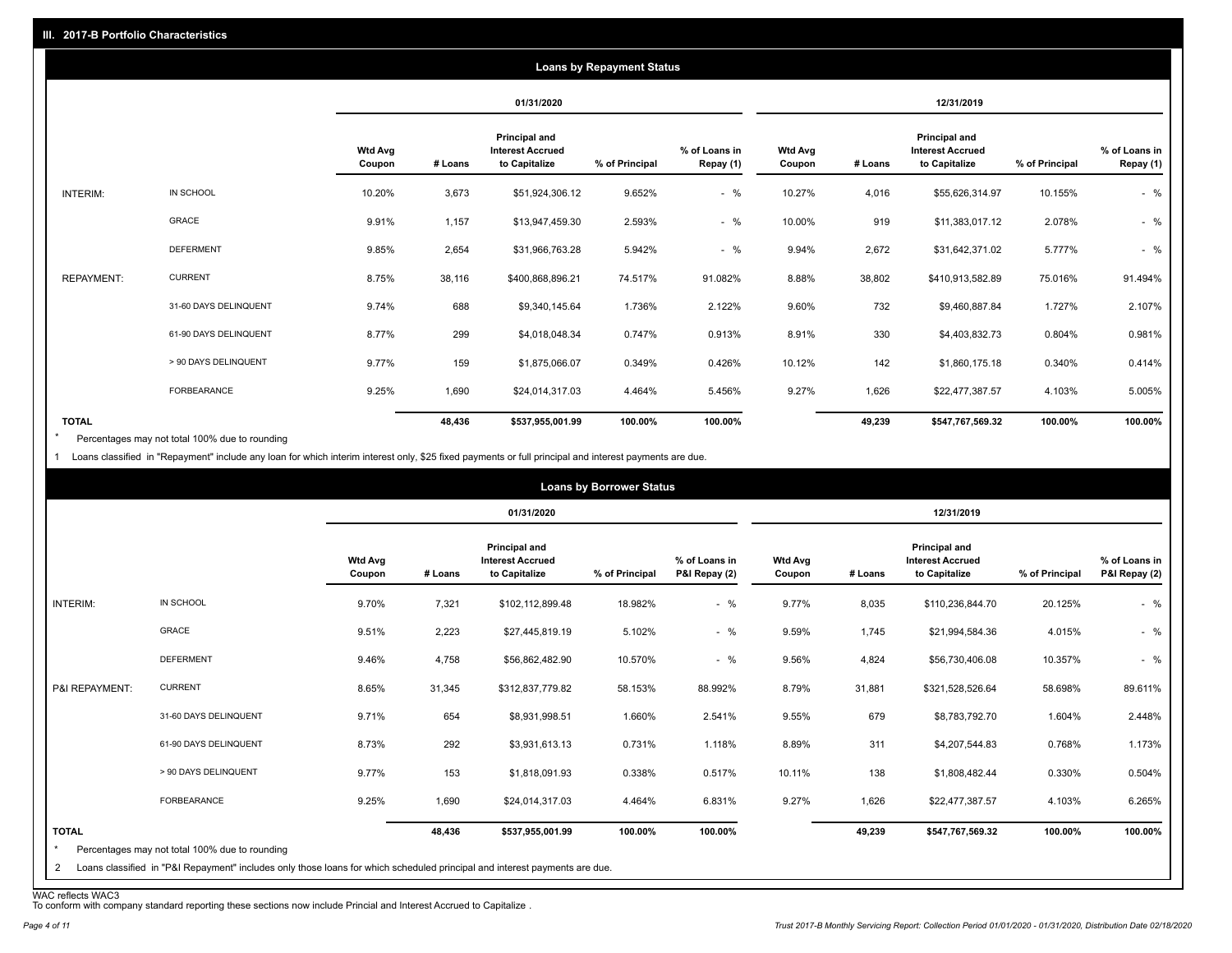|                                                                                                  | 1/31/2020        | 12/31/2019       |  |
|--------------------------------------------------------------------------------------------------|------------------|------------------|--|
| Pool Balance                                                                                     | \$537,955,001.99 | \$547,767,569.32 |  |
| Total # Loans                                                                                    | 48,436           | 49,239           |  |
| Total # Borrowers                                                                                | 46,610           | 47,374           |  |
| Weighted Average Coupon                                                                          | 9.11%            | 9.22%            |  |
| Weighted Average Remaining Term                                                                  | 128.17           | 128.25           |  |
| Percent of Pool - Cosigned                                                                       | 92.5%            | 92.5%            |  |
| Percent of Pool - Non Cosigned                                                                   | 7.5%             | 7.5%             |  |
| Borrower Interest Accrued for Period                                                             | \$3,804,657.00   | \$3,989,827.02   |  |
| Outstanding Borrower Interest Accrued                                                            | \$32,372,366.03  | \$32,310,239.45  |  |
| Gross Principal Realized Loss - Periodic *                                                       | \$339,620.73     | \$612,747.49     |  |
| Gross Principal Realized Loss - Cumulative *                                                     | \$11,849,024.03  | \$11,509,403.30  |  |
| Recoveries on Realized Losses - Periodic                                                         | \$112,533.91     | \$69,253.97      |  |
| Recoveries on Realized Losses - Cumulative                                                       | \$1,375,845.72   | \$1,263,311.81   |  |
| Net Losses - Periodic                                                                            | \$227,086.82     | \$543,493.52     |  |
| Net Losses - Cumulative                                                                          | \$10,473,178.31  | \$10,246,091.49  |  |
| Non-Cash Principal Activity - Capitalized Interest                                               | \$917,242.90     | \$4,124,894.04   |  |
| Since Issued Total Constant Prepayment Rate (CPR) (1)                                            | 11.69%           | 11.56%           |  |
| <b>Loan Substitutions</b>                                                                        | \$0.00           | \$0.00           |  |
| <b>Cumulative Loan Substitutions</b>                                                             | \$0.00           | \$0.00           |  |
| <b>Unpaid Servicing Fees</b>                                                                     | \$0.00           | \$0.00           |  |
| <b>Unpaid Administration Fees</b>                                                                | \$0.00           | \$0.00           |  |
| <b>Unpaid Carryover Servicing Fees</b>                                                           | \$0.00           | \$0.00           |  |
| Note Interest Shortfall                                                                          | \$0.00           | \$0.00           |  |
| Loans in Modification                                                                            | \$29,417,484.72  | \$28,283,860.07  |  |
| % of Loans in Modification as a % of Loans in Repayment (P&I)                                    | 8.98%            | 8.41%            |  |
|                                                                                                  |                  |                  |  |
| % Annualized Gross Principal Realized Loss - Periodic as a %<br>of Loans in Repayment (P&I) * 12 | 1.24%            | 2.19%            |  |
| % Gross Principal Realized Loss - Cumulative as a % of<br><b>Original Pool Balance</b>           | 1.58%            | 1.54%            |  |
|                                                                                                  |                  |                  |  |

\* In accordance with the Servicer's current policies and procedures, after September 1, 2017 loans subject to bankruptcy claims generally will not be reported as a charged- off unless and until they are delinquent for 120

(1) For additional information, see 'Since Issued CPR Methodology' found on page 11 of this report.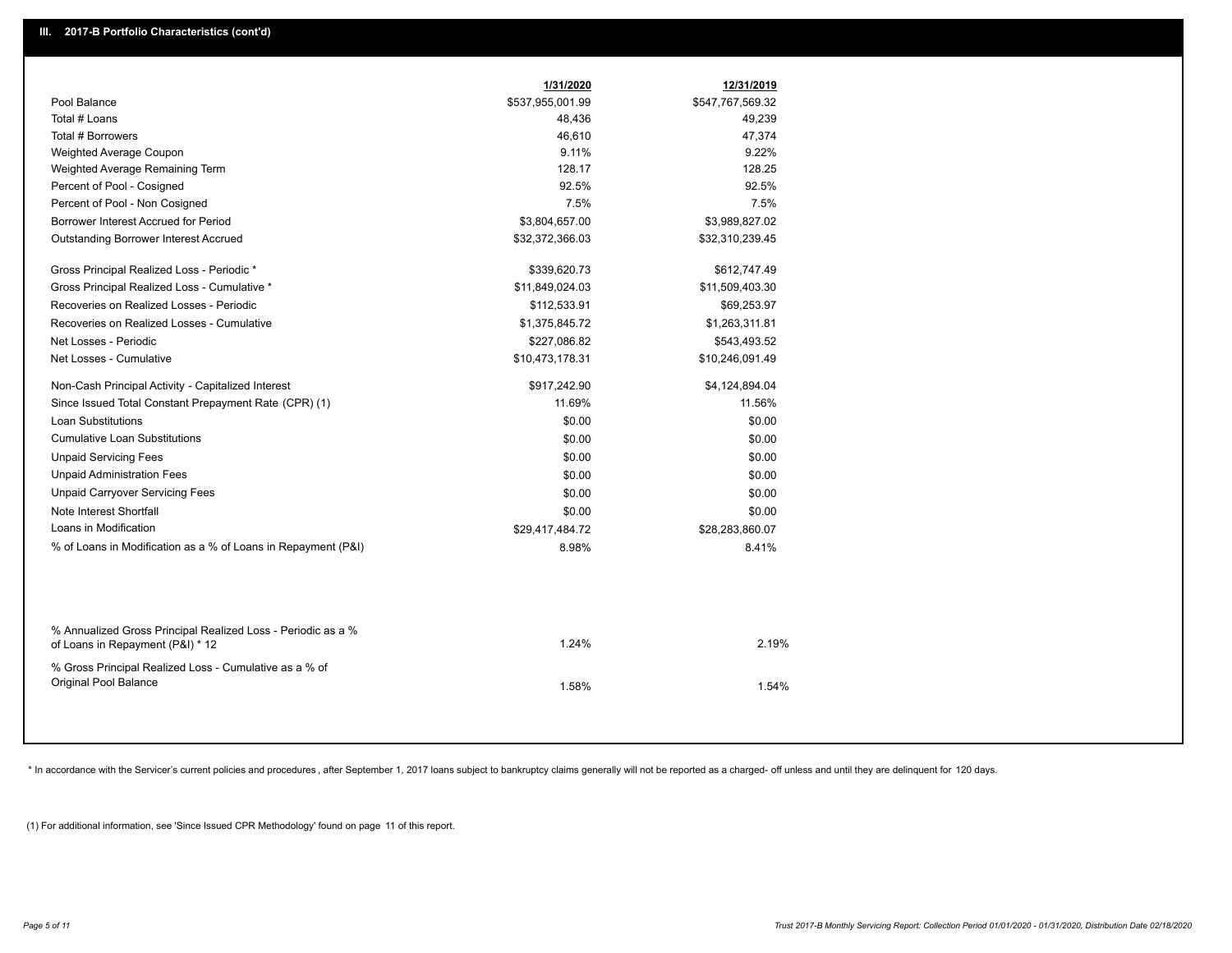#### **Loan Program**  A

|                                    | Weighted<br><b>Average Coupon</b> | # LOANS  | <b>\$ AMOUNT</b> | $%$ *     |
|------------------------------------|-----------------------------------|----------|------------------|-----------|
| - Smart Option Interest-Only Loans | 8.08%                             | 11,328   | \$95,595,550.60  | 17.770%   |
| - Smart Option Fixed Pay Loans     | 9.05%                             | 11.959   | \$162,463,444.80 | 30.200%   |
| - Smart Option Deferred Loans      | 9.34%                             | 25,149   | \$279,896,006.59 | 52.030%   |
| - Other Loan Programs              | $0.00\%$                          | $\Omega$ | \$0.00           | $0.000\%$ |
| <b>Total</b>                       | 9.03%                             | 48,436   | \$537,955,001.99 | 100.000%  |

\* Percentages may not total 100% due to rounding

B

C

**Index Type**

|                       | Weighted<br><b>Average Coupon</b> | # LOANS | <b>\$ AMOUNT</b> | $%$ *    |
|-----------------------|-----------------------------------|---------|------------------|----------|
| - Fixed Rate Loans    | 8.27%                             | 10,638  | \$130,409,180.66 | 24.242%  |
| - LIBOR Indexed Loans | 9.27%                             | 37,798  | \$407,545,821.33 | 75.758%  |
| - Other Index Rates   | $0.00\%$                          |         | \$0.00           | 0.000%   |
| <b>Total</b>          | 9.03%                             | 48,436  | \$537,955,001.99 | 100.000% |

\* Percentages may not total 100% due to rounding

# **Weighted Average Recent FICO**

| 3,942<br>3,007<br>5,339<br>10,540 | \$41,850,677.93<br>\$33,302,264.70<br>\$61,662,350.76<br>\$119,154,668.30 | 7.780%<br>6.191%<br>11.462% |
|-----------------------------------|---------------------------------------------------------------------------|-----------------------------|
|                                   |                                                                           |                             |
|                                   |                                                                           |                             |
|                                   |                                                                           |                             |
|                                   |                                                                           | 22.150%                     |
| 25,606                            | \$281,971,269.11                                                          | 52.415%                     |
| 2                                 | \$13,771.19                                                               | $0.003\%$                   |
| 48,436                            | \$537,955,001.99                                                          | 100.000%                    |
|                                   |                                                                           |                             |

WAC reflects WAC3

To conform with company standard reporting these sections now include Princial and Interest Accrued to Capitalize .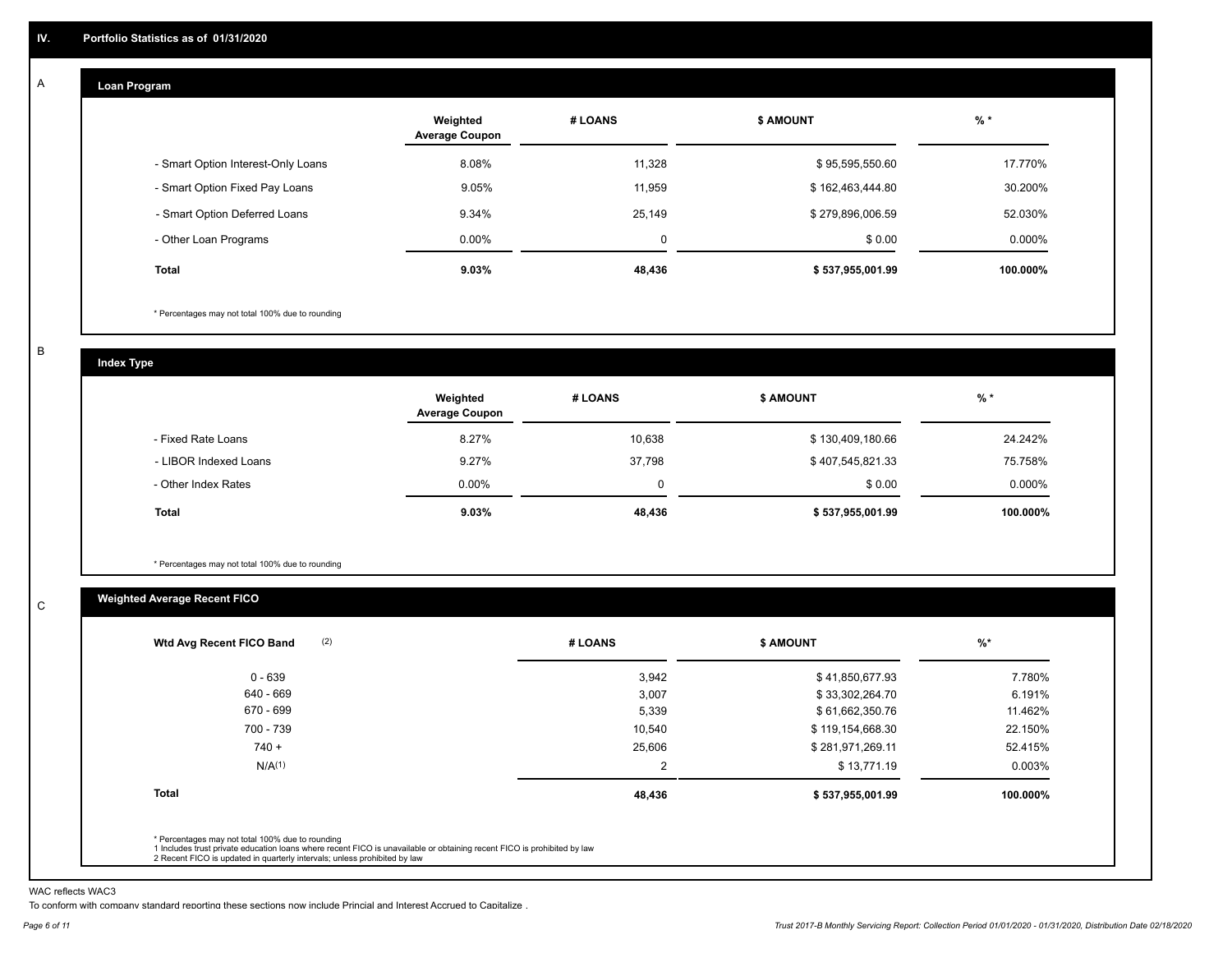| А. | <b>Reserve Account</b>                                                               |                           |  |
|----|--------------------------------------------------------------------------------------|---------------------------|--|
|    | Specified Reserve Account Balance                                                    | \$1,891,480.00            |  |
|    | Actual Reserve Account Balance                                                       | \$1,891,480.00            |  |
| В. | <b>Principal Distribution Amount</b>                                                 |                           |  |
|    | Class A Notes Outstanding<br>i.                                                      | \$341,600,494.82          |  |
|    | Pool Balance<br>ii.                                                                  | \$537,955,001.99          |  |
|    | First Priority Principal Distribution Amount (i - ii)<br>iii.                        | \$0.00                    |  |
|    | Class A and B Notes Outstanding<br>iv.                                               | \$391,600,494.82          |  |
|    | <b>First Priority Principal Distribution Amount</b><br>v.                            | \$0.00                    |  |
|    | Pool Balance<br>vi.                                                                  | \$537,955,001.99          |  |
|    | Specified Overcollateralization Amount<br>VII.                                       | \$161,386,500.60          |  |
|    | Regular Principal Distribution Amount (if (iv > 0, (iv - v) - (vi - vii))<br>viii.   | \$15,031,993.43           |  |
|    | Pool Balance<br>ix.                                                                  | \$537,955,001.99          |  |
|    | 10% of Initial Pool Balance<br>х.                                                    | \$74,820,443.74           |  |
|    | First Priority Principal Distribution Amount<br>xi.                                  | \$0.00                    |  |
|    | Regular Principal Distribution Amount<br>xii.                                        | \$15,031,993.43           |  |
|    | Available Funds (after payment of waterfall items A through I)<br>xiii.              | \$0.00                    |  |
|    | xiv. Additional Principal Distribution Amount (if(vi <= x,min(xiii, vi - xi - xii))) | \$0.00                    |  |
| C. | R-2 Certificate                                                                      |                           |  |
|    | <b>Previous Notional Balance</b>                                                     | \$45,942,940.00           |  |
|    | Shortfall of Principal                                                               | \$0.00                    |  |
|    | Shortfall of Interest<br><b>Current Notional Balance</b>                             | \$0.00<br>\$45,942,940.00 |  |
|    | Excess Distribution Allocated (1)                                                    | \$0.00                    |  |
| D. | R-3 Certificate                                                                      |                           |  |
|    | <b>Previous Notional Balance</b>                                                     | \$26,320,192.70           |  |
|    | Remaining Principal Collections (2)                                                  | \$0.00                    |  |
|    | <b>Current Notional Balance</b>                                                      | \$25,980,571.97           |  |

amount will be zero

2. Payments will be made after the principal balance of each class of notes has been reduced to zero and the pool balance is less than or equal to the principal balance of the R-3 Certificate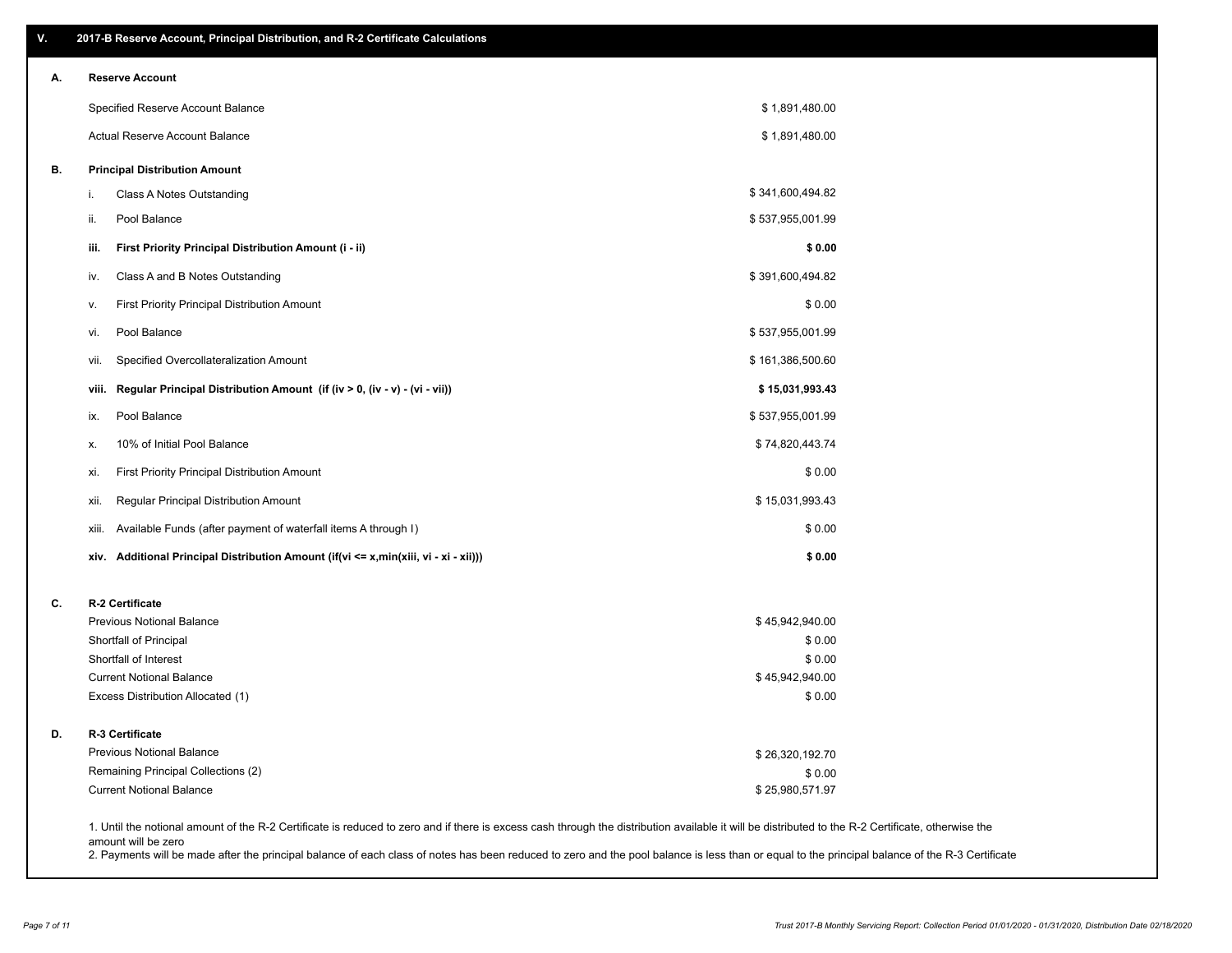|    |                                                         | Paid            | <b>Funds Balance</b> |
|----|---------------------------------------------------------|-----------------|----------------------|
|    | <b>Total Available Funds</b>                            |                 | \$13,596,681.01      |
| A  | <b>Trustee Fees</b>                                     | \$0.00          | \$13,596,681.01      |
| B  | <b>Servicing Fees</b>                                   | \$346,048.06    | \$13,250,632.95      |
| C  | i. Administration Fees                                  | \$8,333.00      | \$13,242,299.95      |
|    | ii. Unreimbursed Administrator Advances plus any Unpaid | \$0.00          | \$13,242,299.95      |
| D  | Class A Noteholders Interest Distribution Amount        | \$796,161.87    | \$12,446,138.08      |
| E. | First Priority Principal Payment                        | \$0.00          | \$12,446,138.08      |
| F. | Class B Noteholders Interest Distribution Amount        | \$145,833.33    | \$12,300,304.75      |
| G  | Reinstatement Reserve Account                           | \$0.00          | \$12,300,304.75      |
| H  | <b>Regular Principal Distribution</b>                   | \$12,300,304.75 | \$0.00               |
|    | <b>Carryover Servicing Fees</b>                         | \$0.00          | \$0.00               |
| J  | Additional Principal Distribution Amount                | \$0.00          | \$0.00               |
| K  | Unpaid Expenses of Trustee                              | \$0.00          | \$0.00               |
|    | Unpaid Expenses of Administrator                        | \$0.00          | \$0.00               |
| M  | i. Remaining Funds to the R-1 Certificateholder(s)      | \$0.00          | \$0.00               |
|    | ii. Remaining Funds to the R-2 Certificateholder(s)     | \$0.00          | \$0.00               |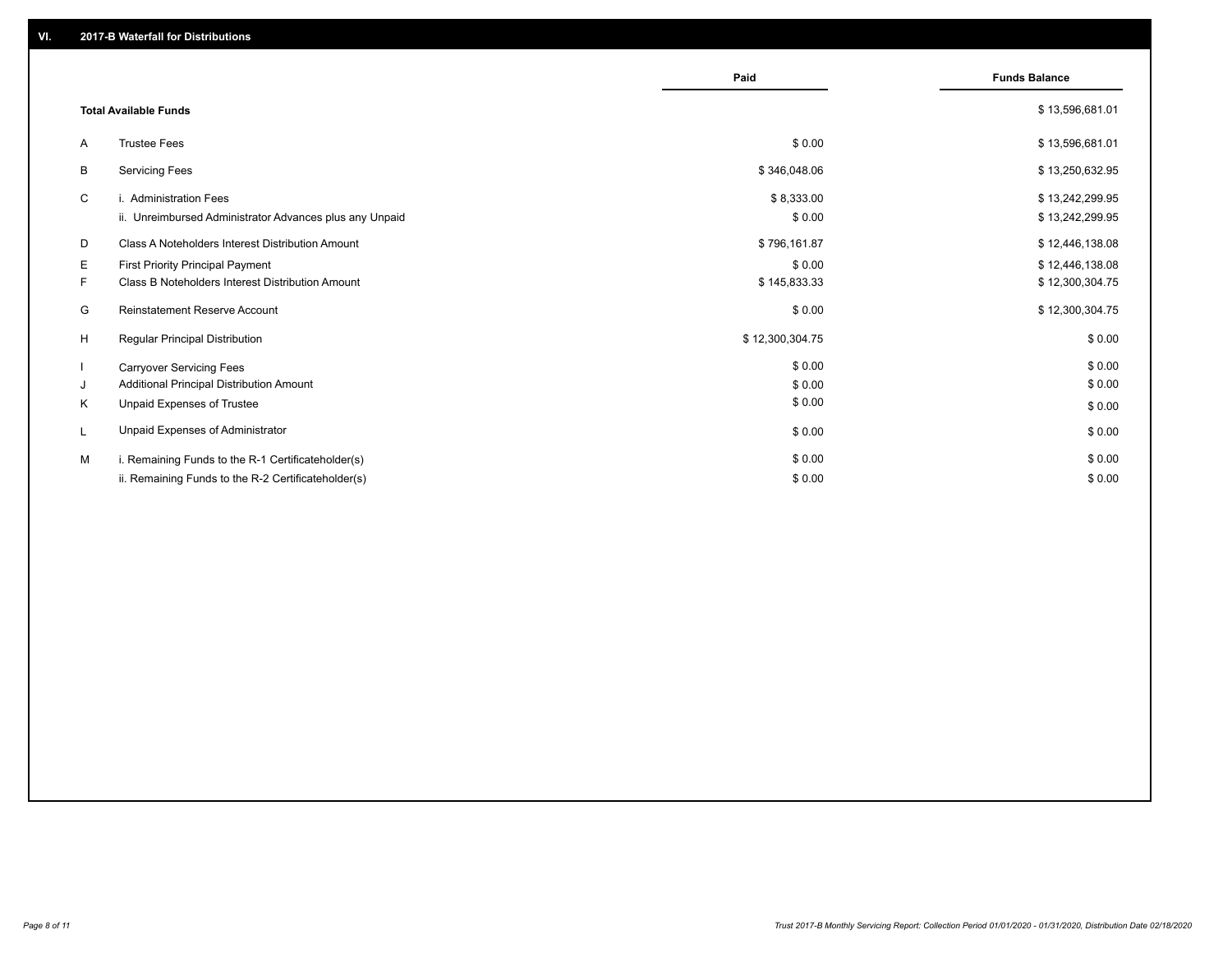| <b>Distribution Amounts</b>                                |                         |                         |                         |
|------------------------------------------------------------|-------------------------|-------------------------|-------------------------|
|                                                            | A <sub>2</sub> A        | A <sub>2</sub> B        | в                       |
| Cusip/Isin                                                 | 83189DAB6               | 83189DAC4               | 83189DAD2               |
| <b>Beginning Balance</b>                                   | \$228,872,331.54        | \$112,728,163.28        | \$50,000,000.00         |
| Index                                                      | <b>FIXED</b>            | <b>LIBOR</b>            | <b>FIXED</b>            |
| Spread/Fixed Rate                                          | 2.82%                   | 0.75%                   | 3.50%                   |
| Record Date (Days Prior to Distribution)                   | 1 NEW YORK BUSINESS DAY | 1 NEW YORK BUSINESS DAY | 1 NEW YORK BUSINESS DAY |
| <b>Accrual Period Begin</b>                                | 1/15/2020               | 1/15/2020               | 1/15/2020               |
| <b>Accrual Period End</b>                                  | 2/15/2020               | 2/18/2020               | 2/15/2020               |
| Daycount Fraction                                          | 0.08333333              | 0.09444444              | 0.08333333              |
| Interest Rate*                                             | 2.82000%                | 2.42625%                | 3.50000%                |
| <b>Accrued Interest Factor</b>                             | 0.002350000             | 0.002291458             | 0.002916667             |
| <b>Current Interest Due</b>                                | \$537,849.98            | \$258,311.89            | \$145,833.33            |
| Interest Shortfall from Prior Period Plus Accrued Interest | $\mathcal{S}$ -         | $\mathcal{S}$ -         | $$ -$                   |
| <b>Total Interest Due</b>                                  | \$537,849.98            | \$258,311.89            | \$145,833.33            |
| <b>Interest Paid</b>                                       | \$537,849.98            | \$258,311.89            | \$145,833.33            |
| <b>Interest Shortfall</b>                                  | $\mathsf{\$}$ -         | $\mathcal{S}$ -         | $$ -$                   |
| <b>Principal Paid</b>                                      | \$8,241,204.18          | \$4,059,100.57          | $$ -$                   |
| <b>Ending Principal Balance</b>                            | \$220,631,127.36        | \$108,669,062.71        | \$50,000,000.00         |
| Paydown Factor                                             | 0.030750762             | 0.030750762             | 0.000000000             |
| <b>Ending Balance Factor</b>                               | 0.823250475             | 0.823250475             | 1.000000000             |

\* Pay rates for Current Distribution. For the interest rates applicable to the next distribution date, please see https://www.salliemae.com/about/investors/data/SMBabrate.txt.

**VII. 2017-B Distributions**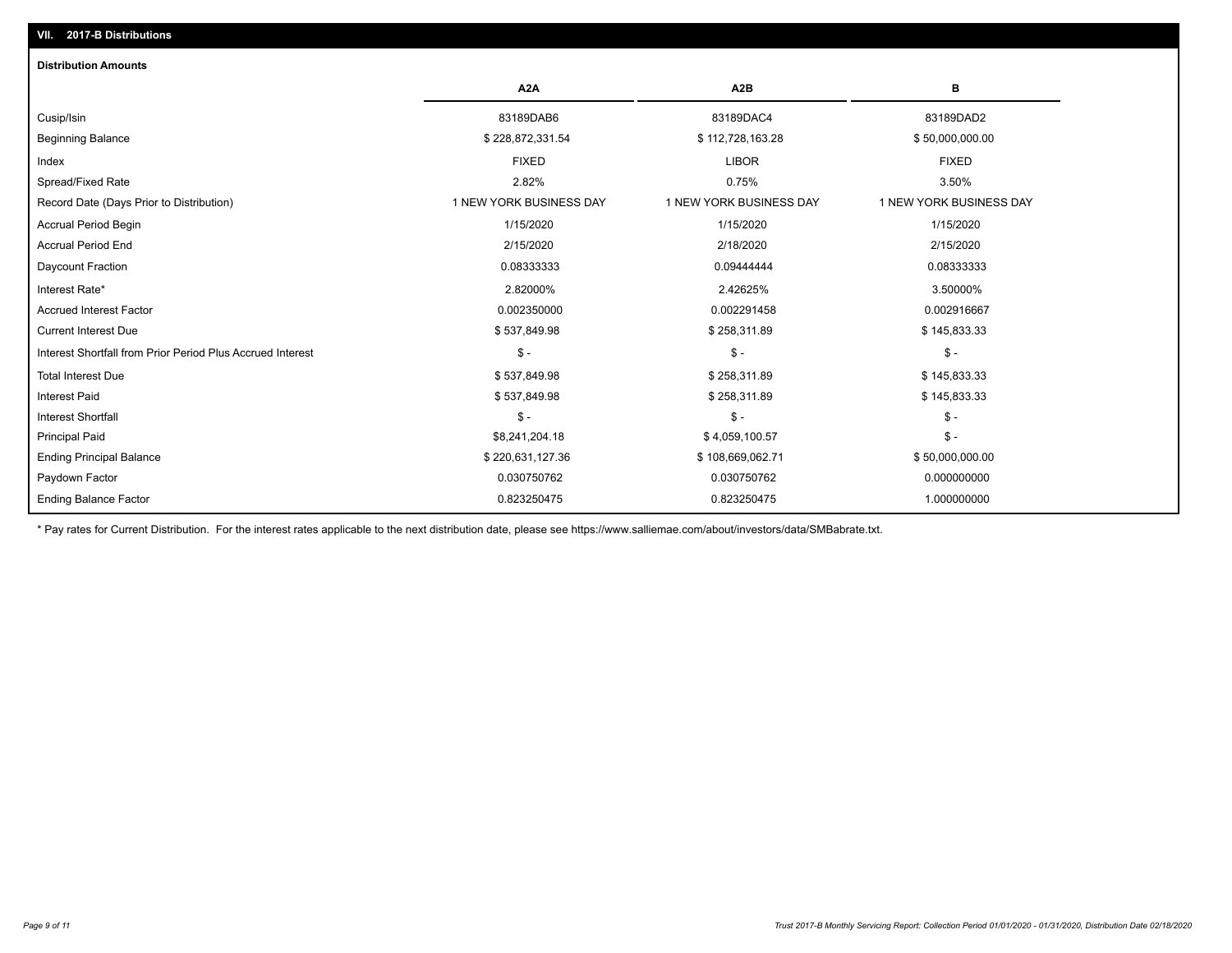#### **Since Issued Total CPR**

$$
\text{total CPR} = 1 - \left(\frac{APB}{PPB}\right)^{\left(\frac{12}{MSC}\right)}
$$

APB = Actual period-end Pool Balance PPB = Projected period-end Pool Balance assuming no prepayments and no defaults Pool Balance = Sum(Principal Balance + Interest Accrued to Capitalize Balance) MSC = Months Since Cut-Off

#### **Since-Issued Total Constant Prepayment Rate (CPR)**

Since-Issued Total CPR measures prepayments, both voluntary and involuntary, for a trust student loan pool over the life of a transaction. For each trust distribution, the actual month-end pool balance is compared against a month-end pool balance originally projected at issuance assuming no prepayments and defaults. For purposes of Since- Issued Total CPR calculations, projected period end pool balance assumes in-school status loans have up to a six month grace period before moving to repayment, grace status loans remain in grace status until their status end date and then to move to full principal and interest repayment, loans subject to interim interest or fixed payments during their in-school and grace period continue paying interim interest or fixed payments until full principal and interest repayment begins, all other trust loans are in full principal and interest repayment status, and that no trust loan in full principal and interest repayment moves from full principal and interest repayment status to any other status.

### **Weighted Average Coupon**

*WAC1 = APB* ((*CIR*)\*(*APB*))

*WAC2 = APB*  $\frac{((APCL)^{*}(APB))}{APB}$  wac<sub>3</sub> =  $\frac{((ACTL)^{*}(A)P}{APB}$ 



APB = Actual period-end Pool Balance

CIR = Average of the Contractual Interest Rate (1)

APCL = Average of the Applicable Interest Rate (2)

ACTL = Average of the Actual Interest Rate (3)

#### **Weighted Average Coupon (WAC)**

(1) Contractual Interest Rate represents the interest rate indicated in the Promissory Note

(2) Appliclable Interest Rate represents the interest rate after rate reductions, if applicable, are applied

(3) Actual Interest Rate represents the interest rate when borrower incentive programs and rate reductions, if applicable, are applied